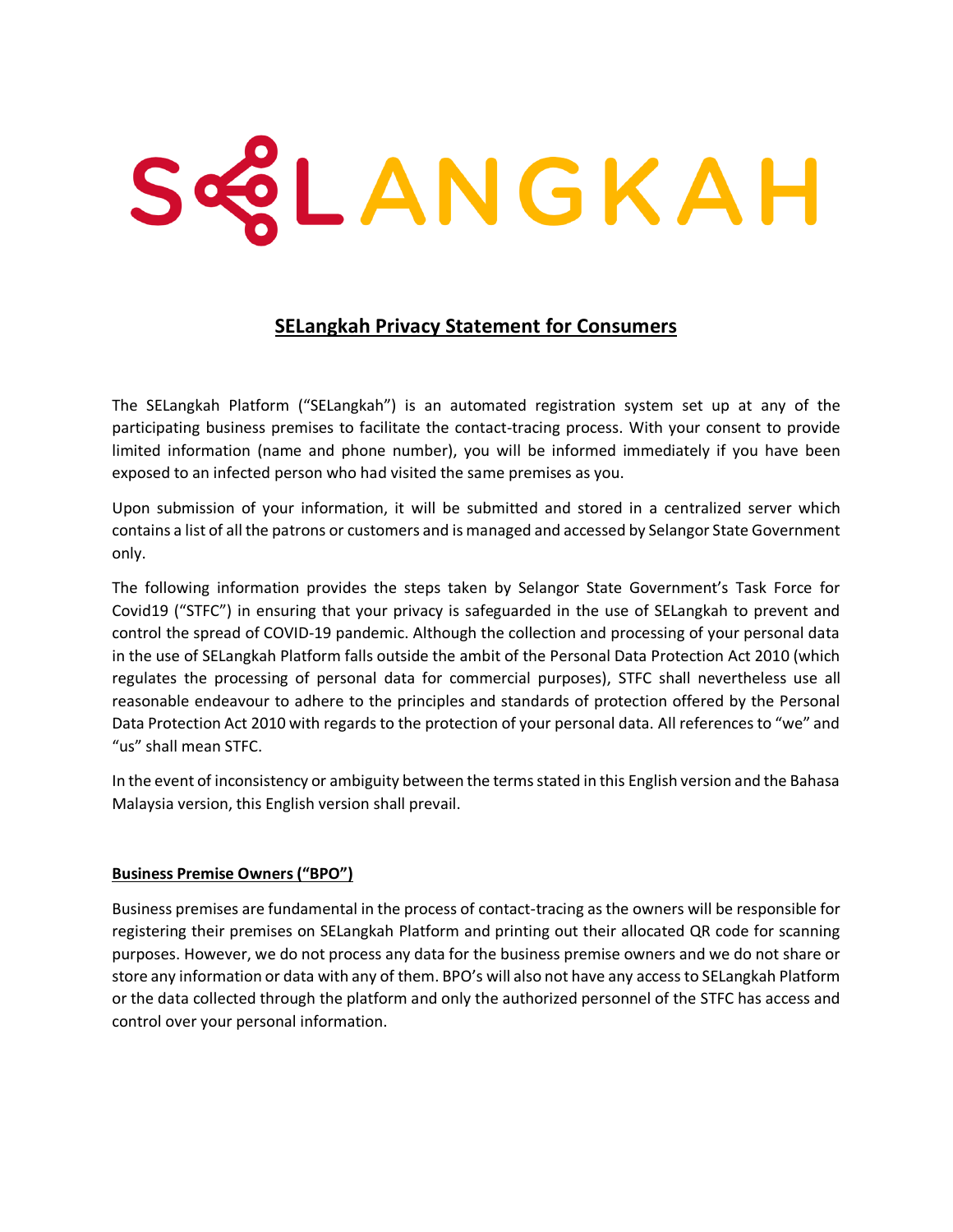# **Type of Data**

Unlike other contact-tracing technology, we do not collect data about your GPS location. The only data we will be collecting and storing is:

- your name
- your mobile number
- time and date of visit at the respective premise

The personal data we collect is obligatory in order to provide an efficient and effective contact-tracing measure to prevent and control the spread of Covid-19. If you do not provide us with your contact number and the time and date of visit at the respective premise, we will not be able to contact you in the event that we have identified that somebody who is at risk of being infected with Covid-19 visited the same premises as you. We do not collect information through the use of cookies, and we do not process your IP address.

# **How personal data is collected**

When you first register on the SELangkah, whether through the use of the QR scanner provided by your own mobile device or by downloading the SELangkah App. You would be required to provide your name and mobile number.

# **Purpose**

Your personal information will only be used for contact-tracing of persons who may be at risk of being infected with Covid-19 and for contacting you if you are also at risk of being exposed to Covid-19. We will not share any of your information with any of the participating business premises and it will not be used for any commercial activities.

# **Disclosure of Personal Data**

STFC may need to disclose your personal data to:

- the relevant departments and agencies of the Ministry of Health in charge of the prevention and control of the Covid-19 disease;
- the relevant departments and agencies of the Selangor State Government who have been tasked to oversee the prevention and control of the Covid-19 disease;
- our agents and services providers with whom we have contractual agreements for some of our functions, services and activities; and
- enforcement regulatory and governmental agencies as permitted or required by law, authorised by any order of court or to meet obligations to regulatory authorities.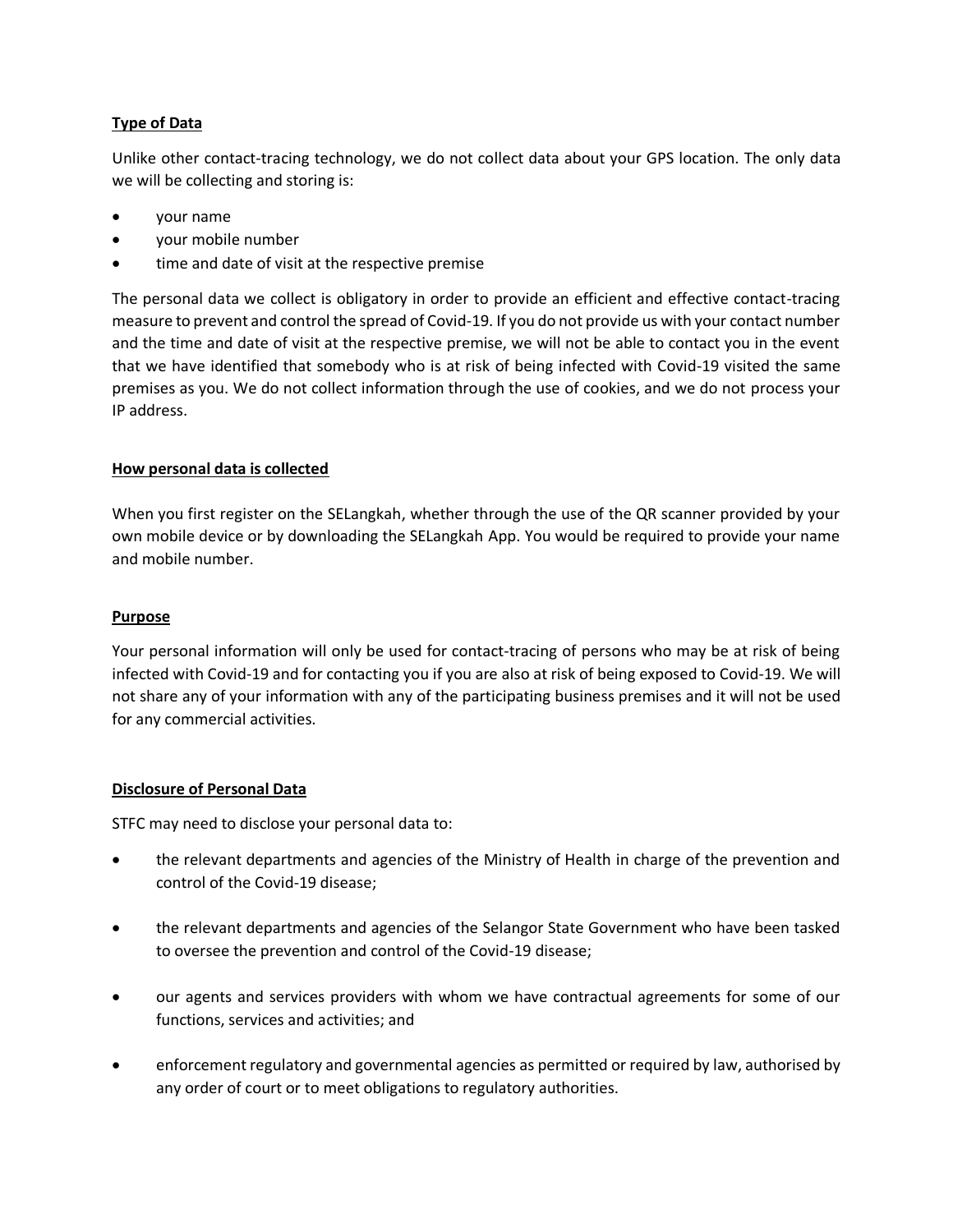We will not disclose your personal data to unaffiliated third parties without your consent. However, we may disclose the personal data in good faith, if such action is necessary to comply with any government or law enforcement agency requirements, court orders or legal processes, or if required by law.

The disclosure of your personal data may involve the transfer of your personal data to places outside of Malaysia, and by providing us your personal data you agree to such a transfer where it is required to ensure that you are informed of any risks of Covid-19 infection.

# **Choice**

You have the choice, at any time, not to provide your personal data or to revoke your consent to STFC processing of your personal data. However, failure to provide such personal data or revocation of your consent to process personal data may result in us being unable to effectively carry out the preventive and control measures effective for contact-tracing.

# **Control**

Only the authorised personnel of STFC may include public health authorities) has access and control over your personal information. To reassure you further on the State's obligation to protect data, Section 203A of the Penal Code provides that any person who discloses any information which has been obtained by him in the performance of his duties under any written law shall be punished with a fine of not more than RM 1,000,000.00 or with imprisonment for a term which may extend to one year, or with both.

# **Storage**

We will only store your information for the duration that COVID-19 exists as a public health threat to our community. Afterwards, we will destruct or permanently delete your data.

# **Access and Corrections**

You may amend, request to access or correct the information submitted to us by emailing [info@selangkah.my](mailto:info@selangkah.my) with your name and mobile number you used to submit to SELangkah.

Once we have received your email, we shall take the necessary actions to amend or correct your information (name, mobile number and date and time of visit of the premise) from our centralized server accordingly.

# **Security**

SELangkah uses a secure web browser and our database is encrypted. Amongst other security implementations, we assure you that we have taken the relevant appropriate technical and organizational measures to protect and secure the personal information provided to us on SELangkah. If we disclose any